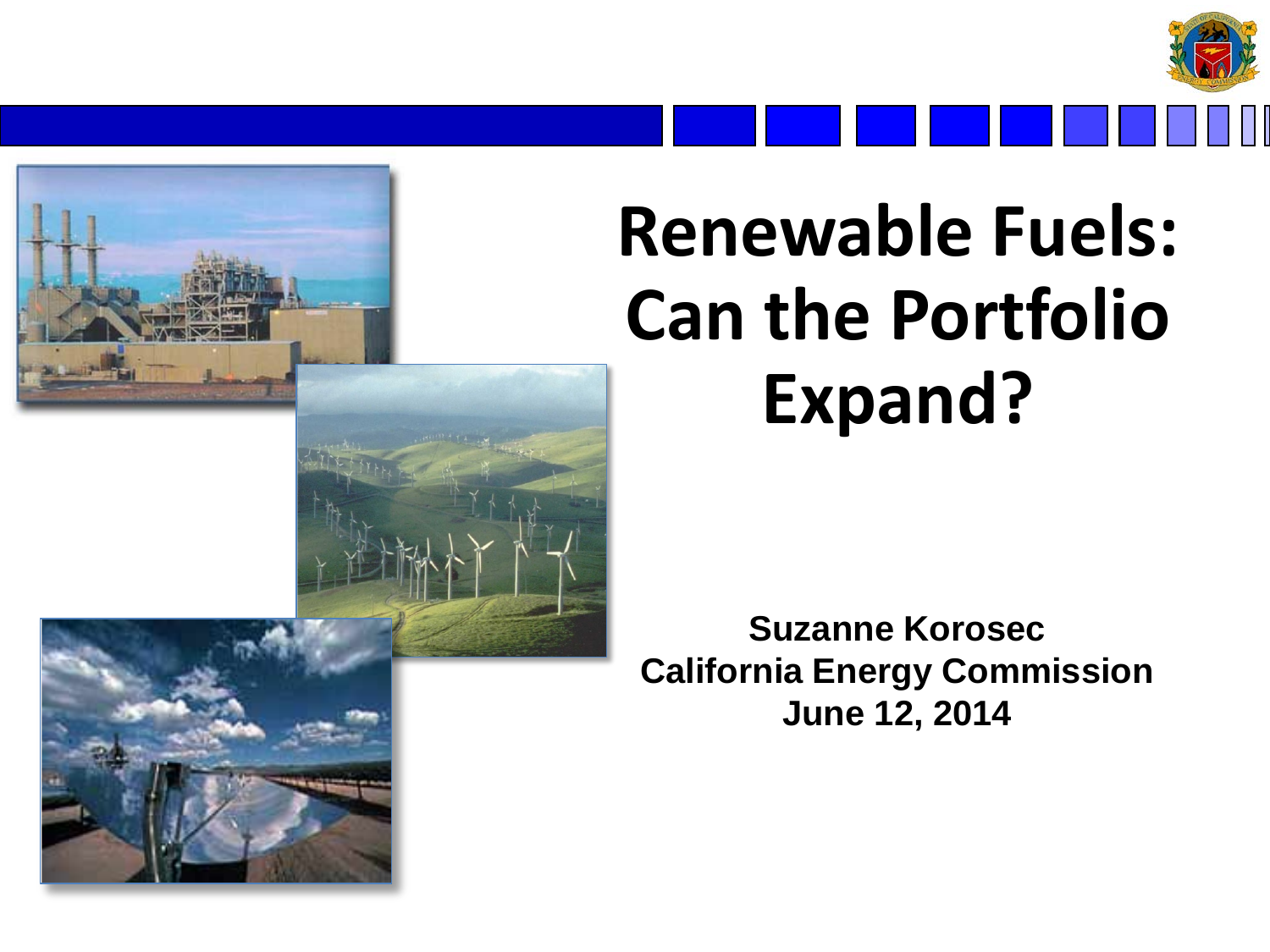## **Policies Affecting Renewable Energy**

- 
- AB 32: 2020 and 2050 GHG emission reduction targets
- RPS: 33% renewable electricity by 2020
- Governor: 8,000 MW new utility-scale and 12,000 MW DG renewables by 2020
- CSI: 3,000 MW new distributed solar end of 2016
- Alternative Fuels Plan: Alternative transportation fuel use 11% of consumption by 2017 and 26% by 2022
- LCFS: Reduce carbon intensity of transportation fuels 10% by 2020
- Governor:  $1.5M$  ZEVs by 2025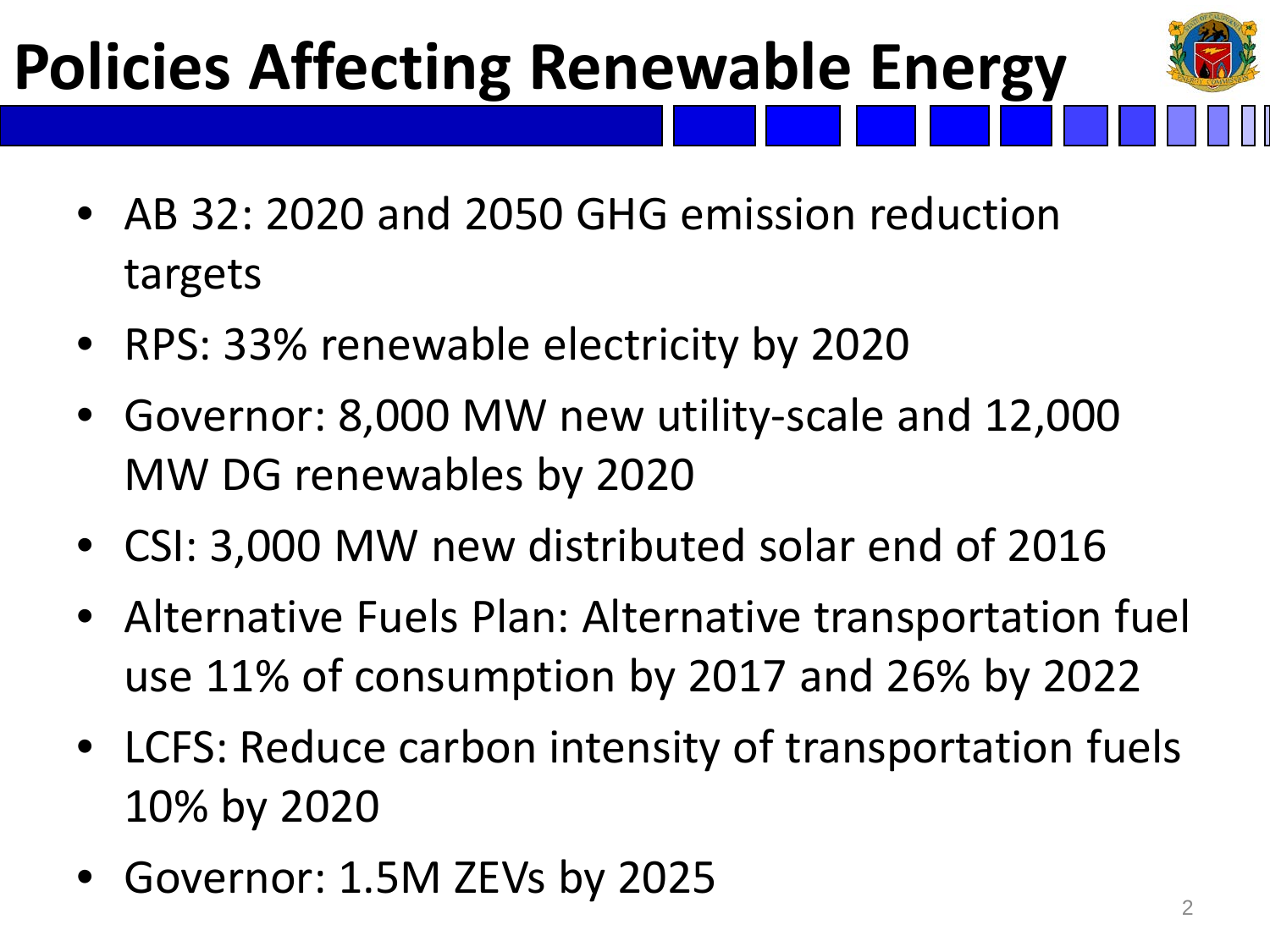#### **Statewide Renewable Status - Electricity**

- California 22% renewable in 2012; 2013 likely higher
- 17,650 MW renewable capacity; additional 2,800 MW possible this year
- ~\$200M awarded to date for renewable R&D (PIER); additional R&D funds available through Electric Program Investment Charge

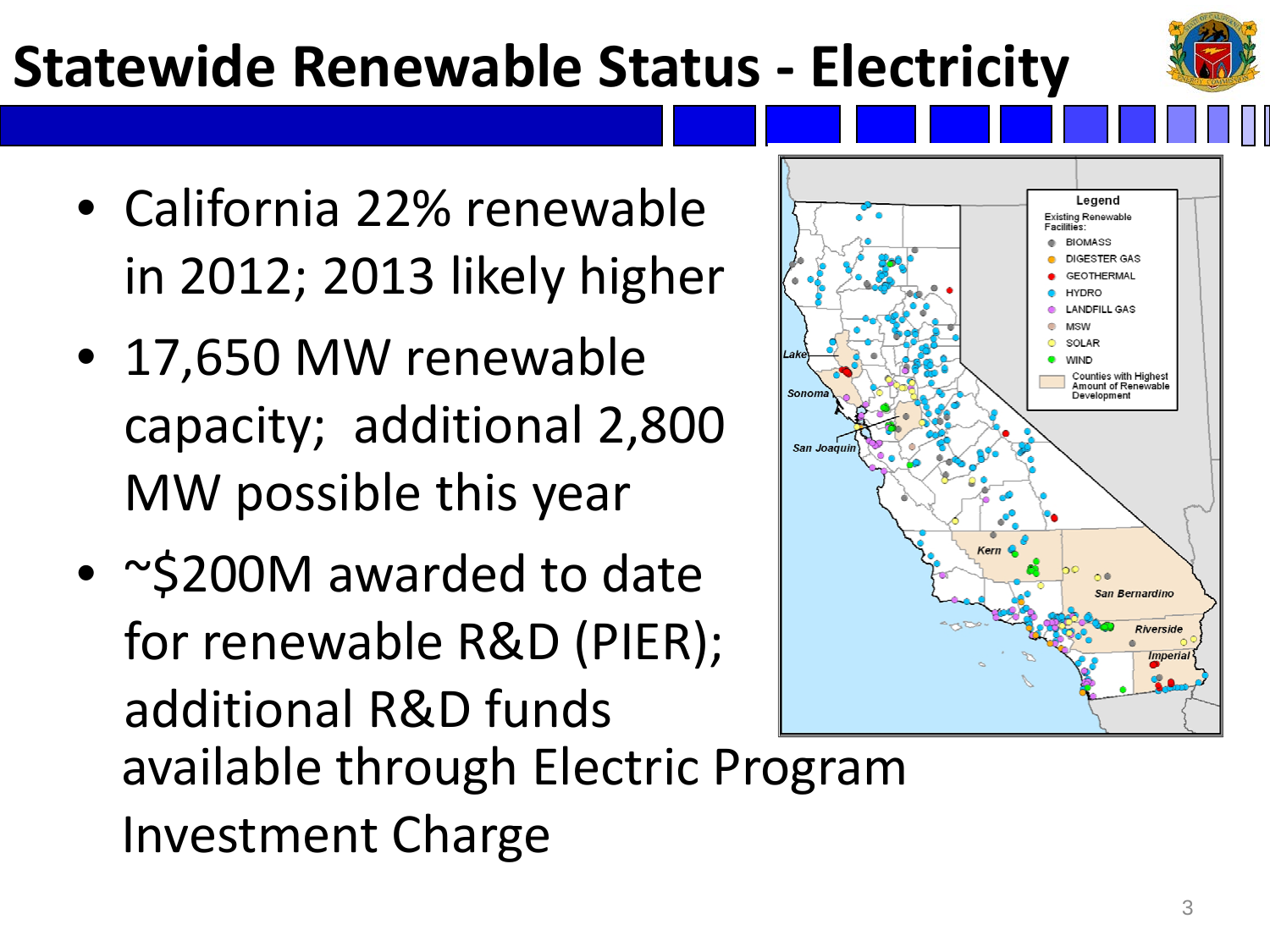#### **Statewide Renewable Status - Transportation**

- California uses 20B gallons/year of fuel; alternative and renewable fuels about 8%
- Alternative and Renewable Fuel and Vehicle Technology Program support
	- \$100M/year through 2024
	- \$400M awarded to date, \$127M for biofuels projects
		- Biogas, conventional and cellulosic ethanol, biodiesel, renewable diesel
		- Feedstocks include municipal waste streams, dairies and feedlots, sweet sorghum and sugar beets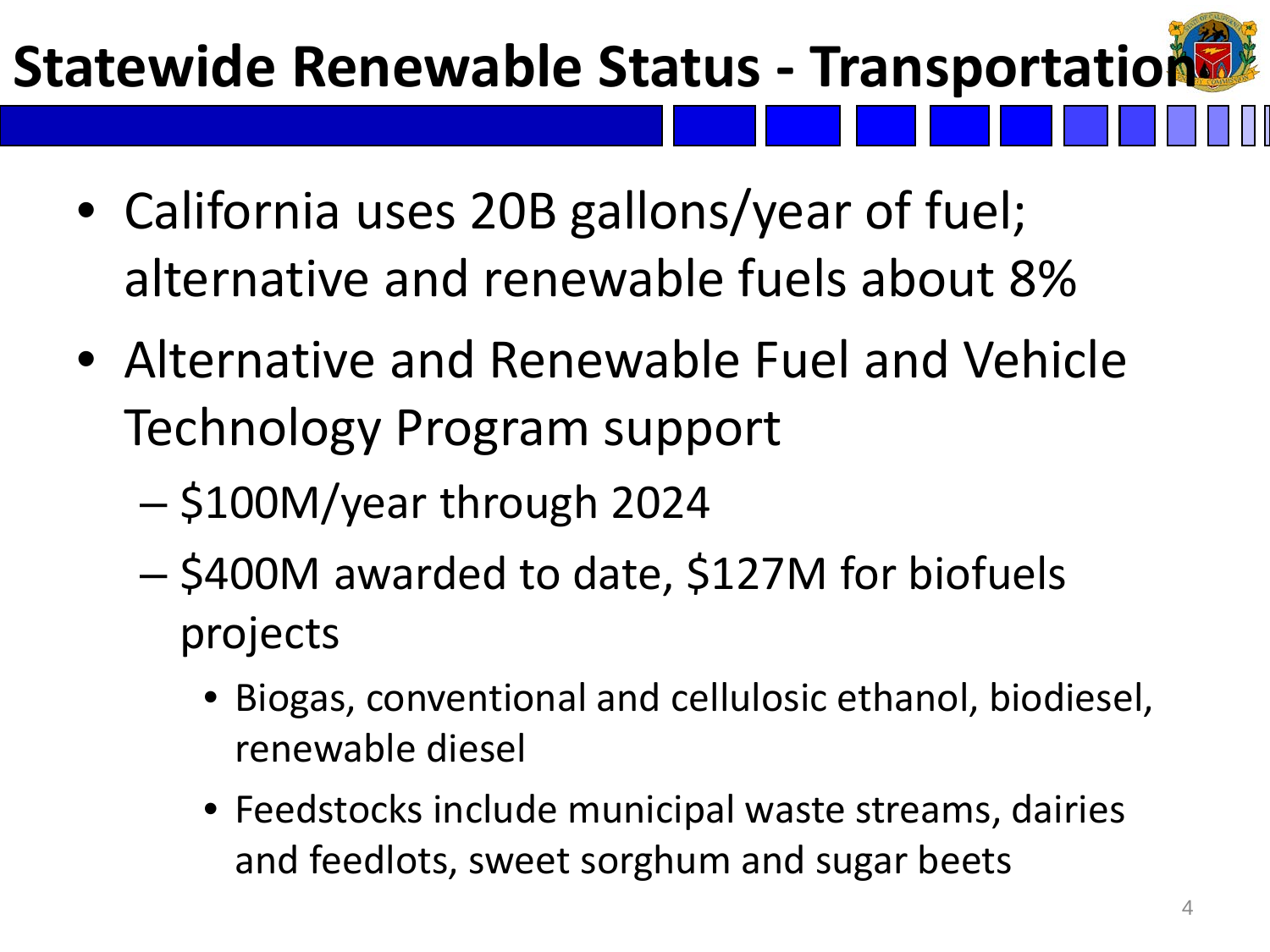# **Outlook for Expanded Portfolio**

- Could need 150-600MW of new renewables annually to maintain 33% given expected electricity demand growth (1.15%/year next 10 years)
- Governor Brown: 33% floor, not ceiling
- Renewables key to decarbonizing electricity sector
- CPUC can require higher than 33% for IOUs
- Voluntary 100% renewable programs in some cities
- Potential increased demand from high speed rail
- Transportation electrification
- Significant increase in alternative transportation fuel use by 2020  $\overline{\phantom{0}}$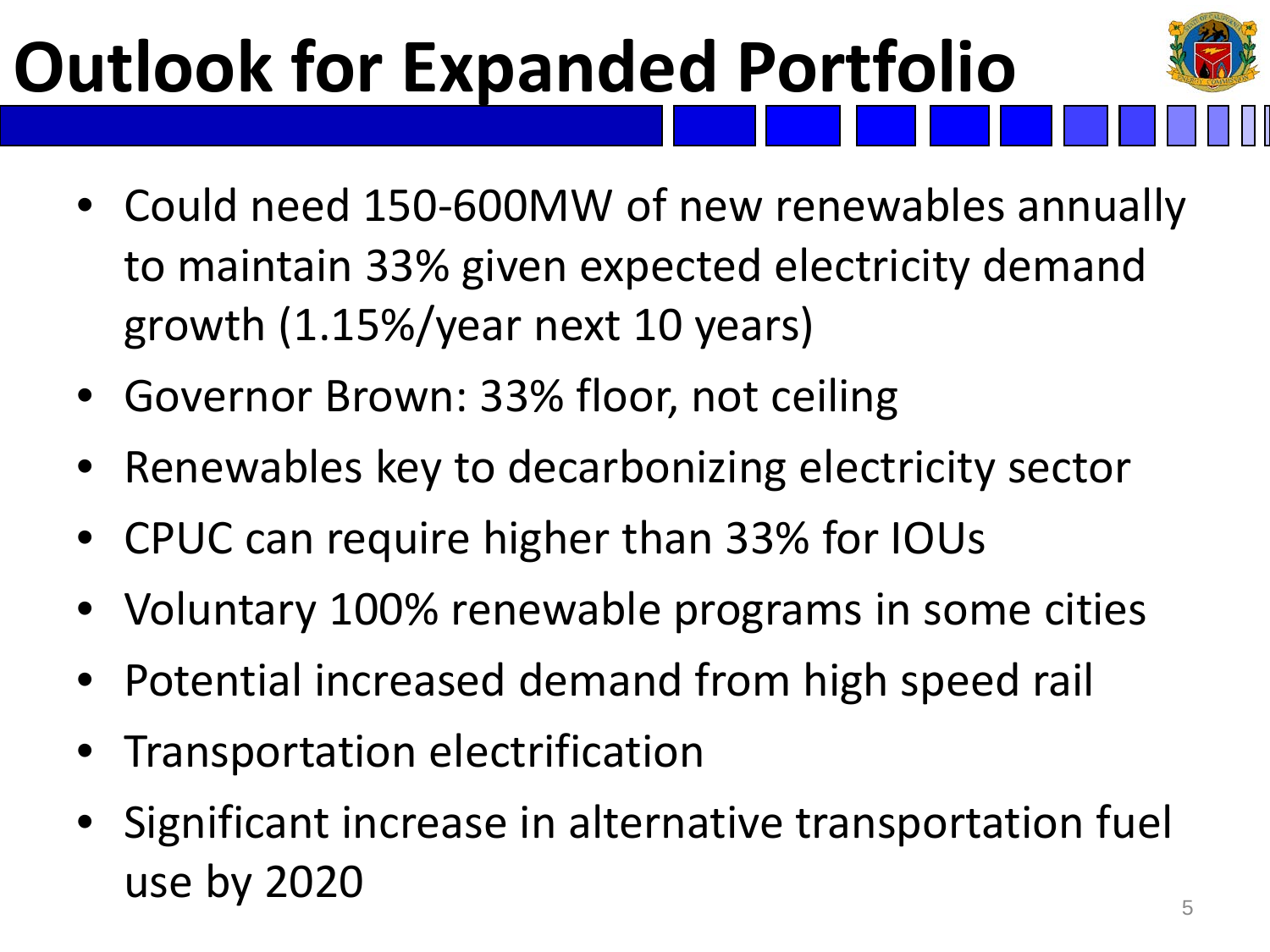## **Renewables in San Joaquin Valley**

- >4GW installed 23% of statewide capacity
- ~4,000 MW with environmental permits
- >400MW capacity contracted under renewable FIT; more to come under SB 1122
- \$13 M in renewable electricity R&D funding; \$43M in transportation R&D funding



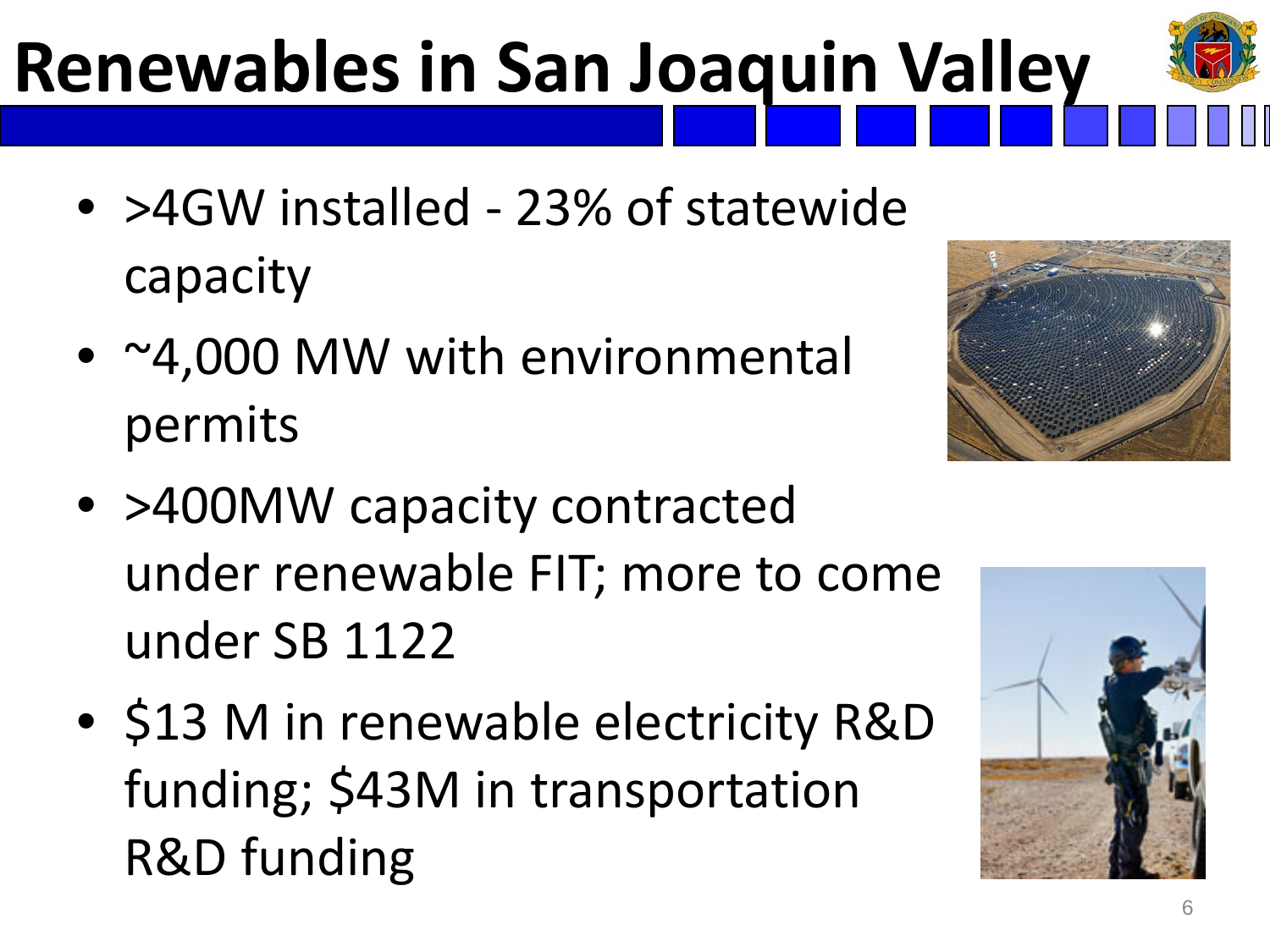# **CEC Policy Recommendations**

- CEC's 2012 Integrated Energy Policy Report Update
	- State should identify priority geographic areas for renewable development with initial focus on Central Valley
	- Procurement should consider full suite of benefits from renewables and require investment in disadvantaged communities
	- Align workforce training to renewable industry needs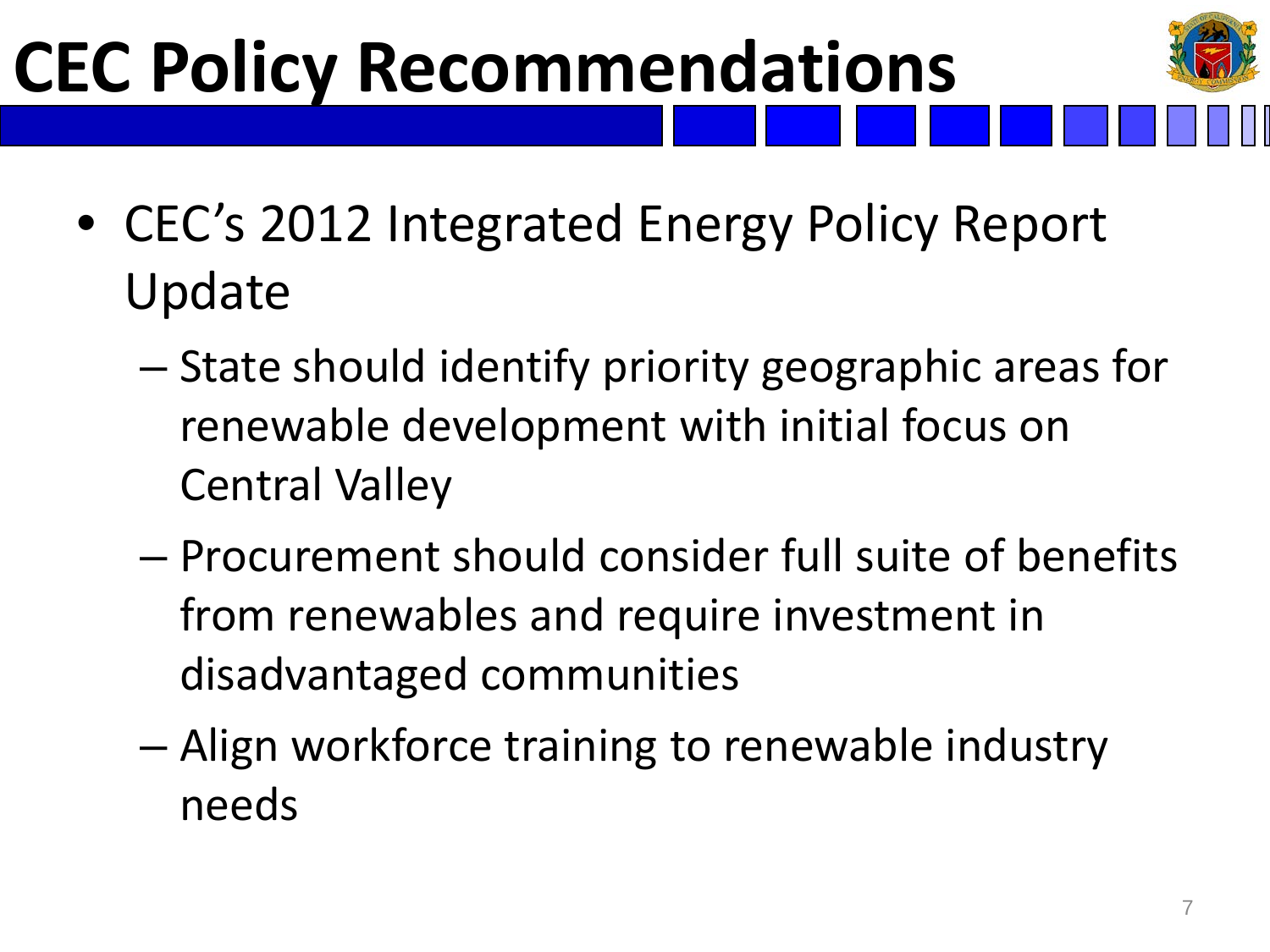## **Biomass in the Valley**



- 300MW operating electricity generating capacity
- Technical potential for additional 1,200 MW

| County            | Total<br><b>Bioenergy</b><br>Potential<br><b>MW</b> | <b>Biosolids and</b><br>Landfilled<br><b>Biomass</b> | Dairy<br>manure | <b>Other Animal</b><br>Manure | Orchard and<br>Crop | Food<br>Processing | Forestry      |
|-------------------|-----------------------------------------------------|------------------------------------------------------|-----------------|-------------------------------|---------------------|--------------------|---------------|
| Fresno            | 250                                                 | 40                                                   | 10              | 20                            | 110                 | 20                 | 50            |
| Kern              | 200                                                 | 40                                                   | 20              | 10                            | 70                  | 20                 | 50            |
| Kings             | 70                                                  | 10                                                   | 20              | 10                            | 30                  | 10                 | 0             |
| Madera            | 110                                                 | 10                                                   | 10              | 10                            | 40                  | 10                 | 40            |
| Merced            | 110                                                 | 10                                                   | 30              | 20                            | 30                  | 30                 | $\mathcal{O}$ |
| San Joaquin       | 140                                                 | 40                                                   | 10              | 10                            | 60                  | 30                 | $\mathcal{O}$ |
| <b>Stanislaus</b> | 110                                                 | 30                                                   | 20              | 10                            | 30                  | 30                 | 0             |
| Tulare            | 200                                                 | 20                                                   | 50              | 20                            | 60                  | 10                 | 40            |
| <b>Total</b>      | 1,180                                               | 190                                                  | 160             | 90                            | 420                 | 140                | 180           |

Source: California Biomass Collaborative Biomass Resource Assessment. <http://128.120.151.3/biomass/files/2013/09/09-20-2013-An-Assessment-of-Biomass.pdf>